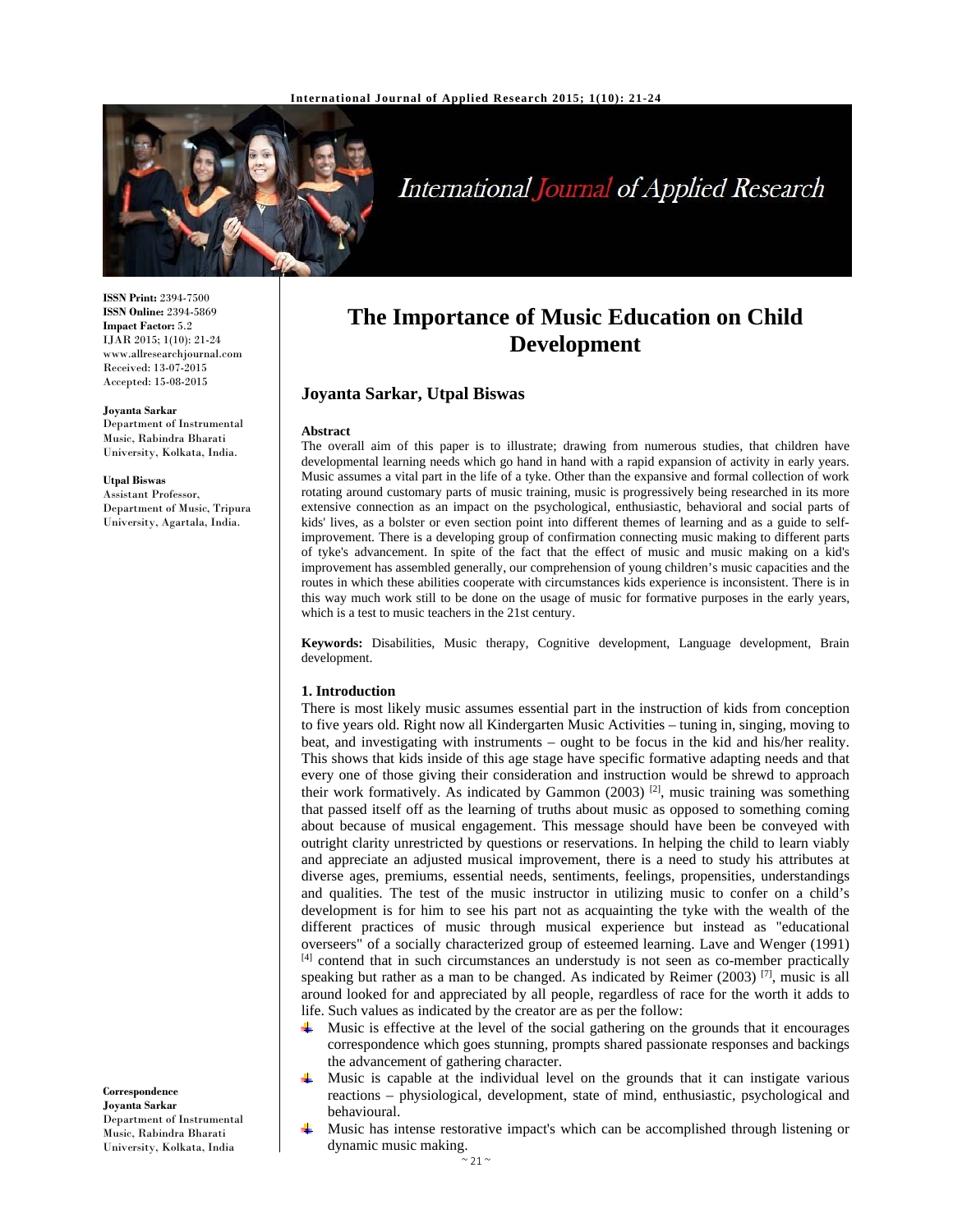- $\downarrow$  Music can advance unwinding, mitigate nervousness and agony, advance fitting conduct in powerless gatherings and upgrade the personal satisfaction of the individuals who are past therapeutic help.
- $\downarrow$  Music can have critical influence in upgrading human advancement in the early years.
- Dynamic contribution in music making in kids may expand self-regard and advance the improvement of a scope of social and transferable aptitudes.
- $\pm$  The simple accessibility of music in regular life is urging people to utilize music to improve their feeling of prosperity.
- Music can impact our conduct in ways which are past our cognizant mindfulness. Learning of these impacts can be utilized to control our work and buying conduct.
- Music ought to be taught in schools to improve the tyke's capacity to feel and to peruse to boosts.
- $\ddot{\phantom{1}}$ Music is culture oriented and as part of Indian lives, there are many cultural needs of music education.
- Music makes an imperative commitment to social life ۰. outside the school. It adds to the life of the home; comparatively, it gives a shared conviction to love in the congregational sense both in Church and School.
- Music is a shelter in a bad position and a disintegrate of ₩. good character. The thought has been advanced that music creates adaptability in speculation on the grounds that it draws on such a large number of diverse traits. Music contributes hugely towards customary training and the mix of different types of Indian kids into society. Since whatever they learn at this early phase of life is all around enlisted in their intuitive personality, music is deliberately used in most learning encounters composed for understudies to help them find and add to their identity.
- Children need cultural education not only in their homes but also in schools (Okoye, 2004)<sup>[5]</sup>.

In the quest for Music in the essential training of the child, the Indian government acknowledged to build up student's social expressions inserted in execution encounters, for example, music, move and dramatization rehearses in her instructive organizations. Music was perceived as one of the core subjects at the primary level in the school educational program. As per Howard Gardner (best known for his hypothesis of numerous intelligences), "music preparing is a successful way, not just to improve the theoretical allencompassing inventive intuition process, additionally to help with the merging and converging of the mind's capacities" (Gardner, 1884, as cited in James R. Ponter, 1999). Research information demonstrates that the individuals who study music, especially starting at an early age show neurological contrasts when contrasted with the individuals who have not had much preparing. Research unequivocally recommends that early musical encounters engrave themselves on the mind as do every single learning background that have the potential for changing cerebrum association. For instance, studies done by Rauscher, Shaw, Levine, Wright Dennis & Newcomb  $(1997)$  [6] showed that music and music direction assume a positive part in upgrading spatial thinking – the mind's capacity to see the visual world precisely, to frame mental pictures of physical items, and to perceive varieties of articles. In particular terms, results demonstrated that listening to Mozart's Sonata for Two Pianos in D Major K. 448 improved spatial-worldly execution in what has gotten to be known as "The Mozart

Effect". The significance of this discovering lies in the way that there is developing proof for the positive impact of music on children's development and conduct in schools (Scripp, 2003).

#### **2. Advancement of Human Brain and Music**

The advancement of the brain has reached its present state after passing through several milestones. Man is sapiens, the thinking species of genus homo capable of judgment, arranging, count and flights of creativity. But how did the human cerebrum grow progressively in its complexity to meet the demands on it? It is trusted that not just opportunity, but even man's original mind equipment is something special. Geshwind guessed that, during evolution man was under extraordinary selective circumstances with progressively diverse activities and nature found it difficult to fit new machinery into man's cerebrum to meet the demands on its function and to copy the mechanism in the two hemispheres. Lateralization of the brain happened so the one hemisphere becomes dominant. Be that as it may the non- dominant part shares the general area of function. The right hemisphere is known to be the seat of creative activity and feeling.

This advancement procedure helps us to understand about musical ability.

 From the beginning communication was a primary requirement. The Gesture was created as a core mode of communication and is phylogenetically older than speech. With the development of language man did not eliminate gesture, but made it a special element of emotional and aesthetic sense in theatre, mime, dance and drama. It continues to embellish qualify and intensify the power of the spoken word.

Drumbeat, dialect codes and pictorial writing are other steps in this communicative drive. The close relation between language and musical expression is build up along these lines. The stimulus of human interaction, communication and cultural input is vital for the improvement of language and for man motivated to learn.

 Man's need to communicate through musical sounds and rhythm was probably initiated by the multifarious aural stimuli from nature and an inner urge for varied expression. The winds blowing through the bamboo groves. The bamboo stem having holes in them, exhausted by the wanton bees. This winds produce music of the flute. Indian music praises the break of sunrise and the sentiment of the night and ushers the change of seasons with bursts of varied melodies for every season. Indeed even the tonal quality of every note in the musical scale is connected as follows Sa (Shadja)- cry of the peacock, Re (Rishabh)- the lowing of the bull, Ga (Gandhara) – the goat's bleat, Ma (Madhyama) –the call of Krauncha bird, Pa (Pancham) – The cuckoo's call, Dha (Dhaivat) – The neighing of the horse, Ni (Nishada) – the trumpeting of the elephant, as though all music were gotten from nature sounds (Pandya, 2015)<sup>[11]</sup>.

### **3. Musical Ability**

The seashore measure of musical talent endeavors to score this ability, a few areas of which are intangible and beyond scoring. To the neurologist, musical ability must mean refined auditory discrimination, good auditory sensory and association areas of the brain, keen perception of musical symbols, musical memory and imagery and clean execution of motor commands for voice production or instrumental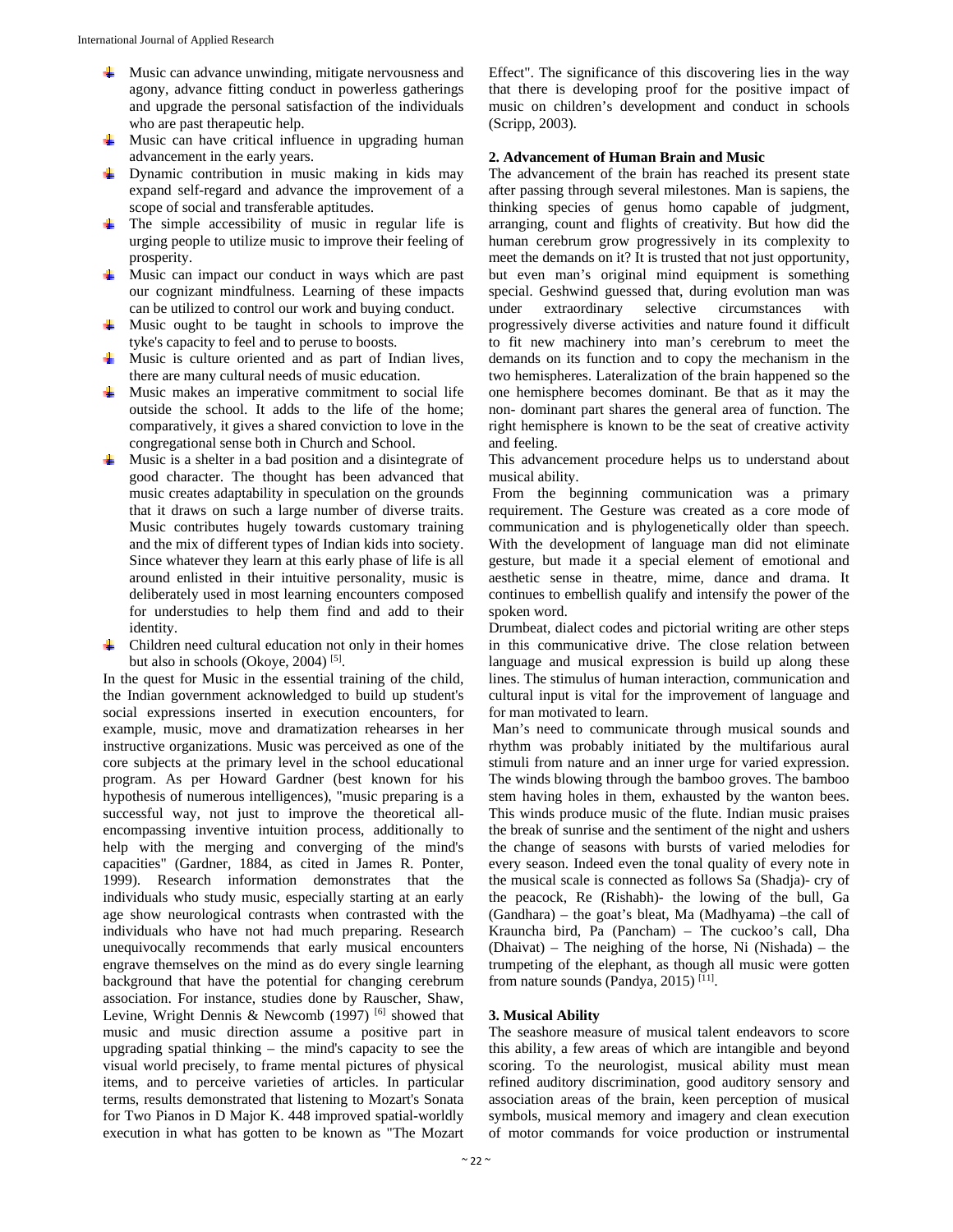music delivery ( Pandya, 2015)<sup>[11]</sup>.

While enjoying a favorite piece of music does the listener pause for a moment to think that billions of nerve cells in his head have digested the auditory signal and distilled them into the wisdom of musical perception? For the performer, as he picks up the bow to play on his violin, thousands of calculations have set the tone of his muscles and adjusted the strength of his grip. His knowledge of the weight of the bow, the force of gravity acting, the extent of pressure to be applied, the constant feedback from the ear to the brain and back to the hands are all part of a smooth unbroken chain reaction running second ahead of the music rendered!

## **4. Music and Brain Processes**

The artist's brain in the course of his long learning must develop an internal schema of the musical images which he has gotten, enrolled, associated with earlier learning and when demanded, is able to retrieve it and express the same symbols through his voice or musical instrument. It is for performer to exteriorize this music within his head. Musical function localization has not been demonstrated as consistently as speech localization in certain brain areas. But there appears to be a pattern of localization, depending on the type of musical processing that is needed.

The left hemisphere may take a lead role when it comes to the sequencing and analytic aspects of music and the rhythmic aspects. The right hemisphere is more critical in song acknowledgment. The areas for prosody of speech, reading music and interpretation are also placed in the right hemisphere. A few researches show the close relationship between speech and music areas, both which may have similar processing requirements. It is impossible to undertake a simple music piece without employing memory. Long term memory joins with old learning and short term memory is fundamental for new learning. Musical memory obliges the storing of auditory imagery, visual memory and sensormotor plan.

Short term memory holds a record for minutes to hours and depends on the cerebrum's electrical activity and is on a superficial level. Long term memory takes over if desired and the information is imprinted in the brain structure and no longer depends on the ability of nerve cells to transmit impulses to hold this memory. Synaptic connections strengthen this memory. The most profound layer of memory is emotive and words of a song help in this effort.

## **5. The impact of music on a child's development**

Research unequivocally recommends that early musical experiences in Music education can be a positive force on all aspects of a child's life. Music training is a specialty of formative movement and the objective of music instruction at the rudimentary phase of life of individual kid ought to be towards his adjusted advancement. Farrant (1980) [1] states that: The child is constantly changing. As he grows new feelings and attitudes, new habits and skills, and new knowledges and understandings, these form his behaviour pattern interest, success, and satisfaction are vital factors in determining the direction of growth behaviour change is one evidence of growth that has taken place within the child. Musical growth takes into account developmental sequences such as forces of sound segregation, musical taste and emotions, recognition of familiar melodies, learning to sing, learning to dance, learning to sing and dance in a group, learning to play certain musical instruments of his choice,

love for certain musical activities, learning to differentiate between traditional and popular music, music appreciation, perception and conception, labeling of music, identification of musical instruments, and so on. Music is a formative action in the development of the faculties and of expressions. It is the best vehicles for kid development and improvement. A study demonstrating a relationship between cadenced capacity and perusing provoked the examination of the relationship between musical capacity and education aptitudes. A further pilot mediation study demonstrated that "preparation in musical aptitudes is a profitable extra method for helping youngsters with perusing troubles" (Rauscher, Shaw, Levine Wright & Newcomb, 1997)<sup>[6]</sup>. Music utilized as a helpful intercession is known not various constructive outcomes. Amongst others, it is accounted for that music treatment can help kids with learning troubles to center their consideration, expand their fixation compass and, after some time, enhance vocalizations, looking conduct, impersonation, and start of thoughts (Hargreaves, 1986)<sup>[3]</sup>. In adlibbed musical play, music and verses have been utilized to encourage social play between formatively deferred and nonformatively postponed youngsters in standard settings. Besides, there is a considerable collection of exploration demonstrating that music can be powerful with youngsters with learning troubles when it is offered as a prize for specific conduct, for occurrence, to create consideration, perusing or numeracy abilities or lessen the rate of animosity or maladaptive conduct (Hargreaves, 1986)<sup>[3]</sup>. In the survey of examination on the advantages that music has for mankind titled "The force of Music," Hargreaves (1986)<sup>[3]</sup> notes that "kids getting extra or normal classroom music lessons have indicated expanded social union inside of class, more noteworthy confidence, better social alteration and more uplifting demeanors. These impacts are especially checked in low capacity, alienated students. These impacts are upheld by different scientists who report that "there is developing confirmation for the plosive impact of music on socialpassionate advancement and conduct in schools" (Scripp, 2003).

Given the effect music can have on children's education, there is need to support every effort being made to bring music into their classrooms. The inquiry that emerges is, the thing that age ought to youngsters be acquainted with different sorts of music lessons? It depends incompletely on the development of the tyke. All in all, kids at age 3 are prepared for straightforward console hone. Youngsters will frequently be off key; however that is fine at this stage. This is on the grounds that youthful kids' brains are manufacturing novel neural systems and need a high measure of introduction to a wide assortment of sounds. Specialists at the University of Montreal utilized different mind imaging procedures to explore cerebrum movement amid musical undertakings and observed that sight-perusing musical scores and playing music both actuate areas in every one of the four of the cortex's projections; and that parts of the cerebellum are additionally enacted amid those assignments (MacDonall, Sergent, Tenial, and Zuck, 1992). Playing a musical instrument reshapes the mind. This doesn't mean it really changes the general state of the mind but instead than facilitated utilization of the fingers can modify the cerebrum's capacity to recognize touch info from diverse fingers on the same hand. To value this, and it's shocking ramifications, we have to see how the mind regularly procedures touch (material) data from the skin. Quickly,